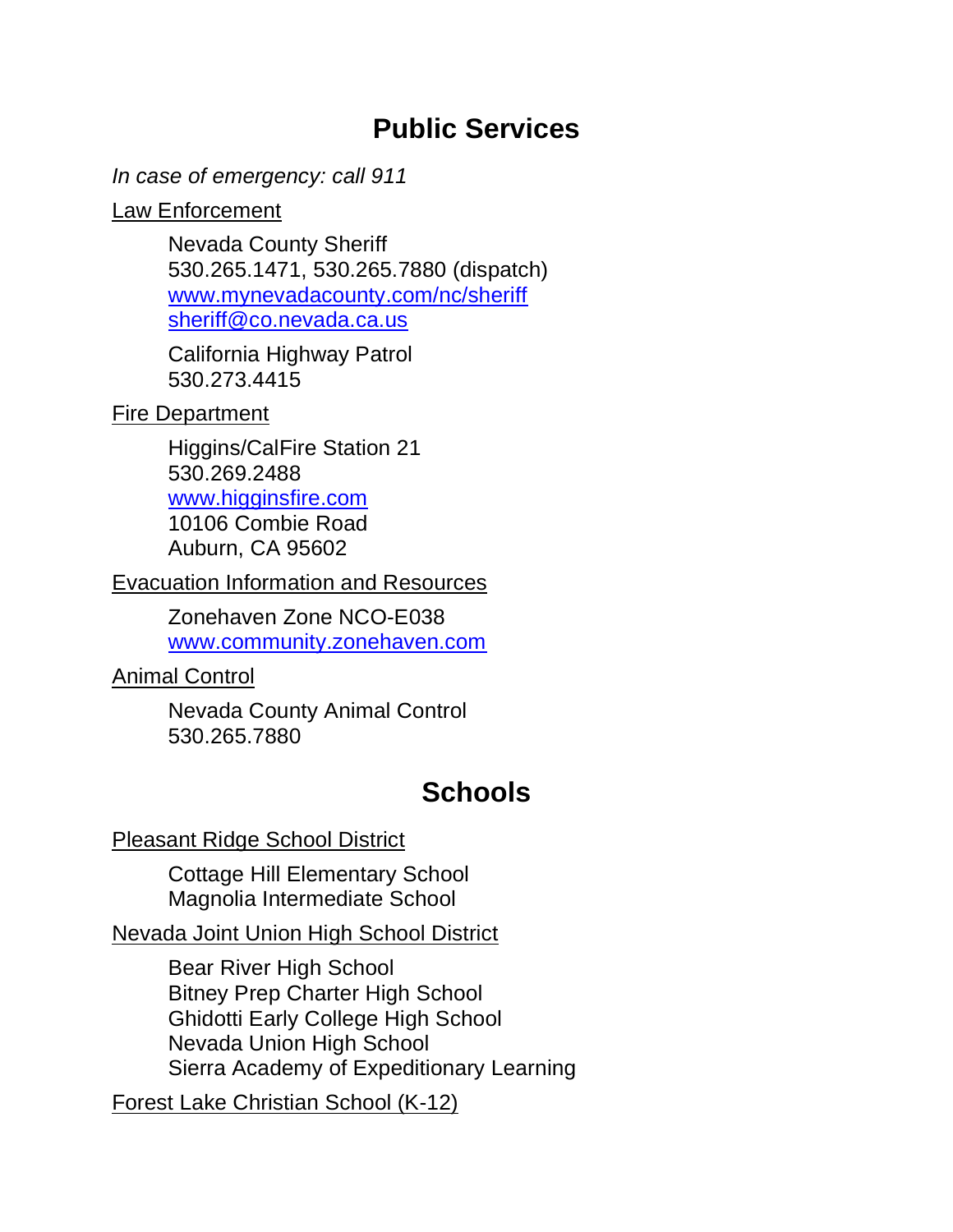# **Utilities**

### **Water**

Nevada Irrigation District 530.273.6185 [www.nidwater.com](http://www.nidwater.com/) [customerservice@nidwater.com](mailto:customerservice@nidwater.com) 1036 W. Main Street Grass Valley, CA 95945-5424

# **Sanitation**

Nevada County Sanitation District 1, Lake of the Pines, Zone 2 530.265.1411 Emergency: sewer only - 530.265.1555

# Garbage Collection

Waste Management of Nevada County 530.274.3090

#### [www.wm.com](http://www.wm.com/)

13083 Grass Valley Avenue Grass Valley, CA 95945 USA [cssacramento@wm.com](mailto:cssacramento@wm.com)

# Broadband and Cable Television

**Suddenlink** [877.794.2724](tel:8777942724) [www.suddenlink.com](http://www.suddenlink.com/)

# **Satellite Television**

Direct TV 800.531.5000 [www.directv.com](http://www.directv.com/)

Dish Network 855.318.0572 [www.dish.com](http://www.dish.com/)